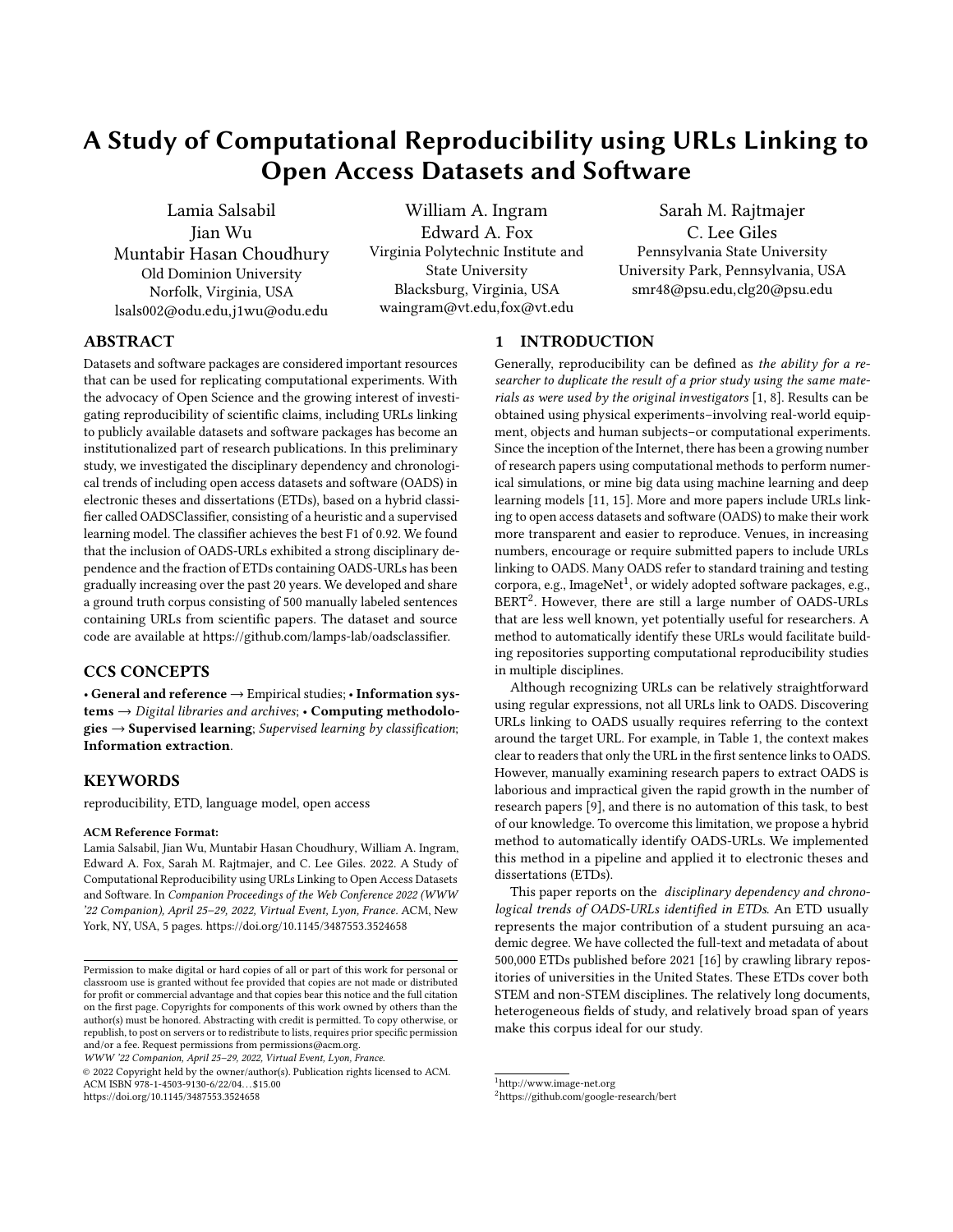<span id="page-1-0"></span>Table 1: Sentences containing OADS and non-OADS URLs.

| <b>Sentences containing URLs</b>                                                                                                                                                            | Category    |  |
|---------------------------------------------------------------------------------------------------------------------------------------------------------------------------------------------|-------------|--|
| The secondary structures<br>(alpha helices, beta strands and random coils)<br>of the protein were predicted by using bioinformatics<br>tools available on website http://npsa-pbil.ibcp.fr. | <b>OADS</b> |  |
| A supplementary appendix may be found<br>in the online version of this article at<br>http://onlinelibrary.wiley.com/doi/10.1111/puar.12797.                                                 | non-OADS    |  |

## 2 RELATED WORK

There has been growing interest in assessing and verifying the reproducibility of published findings, especially in social and behavioral sciences (SBS) [\[2,](#page-4-7) [4\]](#page-4-8). In a recent study, the authors attempted to identify important features that exhibited relatively strong correlation with experimental reproducibility in a corpus of SBS papers [\[18\]](#page-4-9). Other work has likewise tried to predict replicability of a corpus of SBS papers using a set of shallow features [\[19\]](#page-4-10). However, OADS-URLs were not included.

Computational reproducibility has been studied in several recent papers. One paper studied the URLs linking to datasets, focusing on papers produced by ACM SIGMOD and PVLDB [\[12\]](#page-4-11). The authors used a simple keyword-based method to search for links to source materials. Example keywords were "http", "online," etc. If the link was found active, they considered the resource to be available without distinguishing whether the URL truly linked to OADS. In another study, of social science papers, tf-idf and cosine similarity were used, but tf-idf is known to be less effective than word embedding models when representing semantic [\[7\]](#page-4-12).

Färber et al. (2020) analyzed the quality and usage of GitHub code repositories using the Microsoft Academic Graph (MAG) [\[6\]](#page-4-13). The authors found a strong bias towards specific computer science areas (e.g., machine learning) and publication venues. The authors claimed that the set of URLs from MAG was more complete and precise than directly extracting URLs from full-text, but they did not provide details on the approaches used. In other work, authors studied 1.4 million Jupyter notebooks from GitHub, with the purpose of providing insights into the reproducibility of real notebooks [\[13\]](#page-4-14). They found that only 24.11% of notebooks executed without errors and only 4.03% produced the same results. URLs used in the above two studies were limited to GitHub links and therefore papers containing these URLs were published mostly after 2010.

Our work incorporates any URLs under HTTP or FTP protocols. We characterize the dependency and trends using the ETDs encompassing multiple disciplines.

# 3 CLASSIFYING OADS URLS.

#### 3.1 Architecture Overview

A schematic architecture of our pipeline is depicted in Figure [1.](#page-1-1) The pipeline consists of the following modules.

(1) PDF to text conversion. First, PDFs of the papers were converted to text files. By comparing PDFMiner and PyPDF2, we found that a portion of text files converted by PyPDF2 removed

<span id="page-1-1"></span>

Figure 1: OADS URL classification pipeline

white spaces between words, making it impossible to segment sentences. Therefore, PDFMiner was employed for conversion.

- (2) **Sentence segmentation.** Next, we use  $SpaCy<sup>3</sup>$  $SpaCy<sup>3</sup>$  $SpaCy<sup>3</sup>$  for tokenizing the text into sentences. The SpaCy library was imported first, and then, to tokenize sentences, the English language model of SpaCy was loaded to iterate over the tokens of text.
- (3) Extraction of sentences with URLs. We use the following regular expression to detect URLs in a sentence. Sentences containing URLs were then extracted.

 $(\text{http|https|ftp|ftps}\rangle\:\allowbreak\:\allowbreak\backslash\allowbreak\}/[a-zA-Z0-9\}-\,\ldots]+\.\;[a-zA-Z]{2,3}\(\.\allowbreak\backslash\backslash\allowbreak S*)?$ 

(4) URL classification. A hybrid method consisting of a heuristic model and a learning-based model was used to classify sentences containing URLs. Here, we assume that URLs contained in the same sentence have the same category. Our analysis indicated that out of 500 sentences, more than 93% of sentences contain only one URL, indicating that the number of URLs is roughly consistent with the number of sentences. For convenience, we refer to URLs linking to OADS as OADS-URLs and ETDs containing OADS-URLs as OADS-ETDs.

#### 3.2 Heuristic Classifier

We observed that the majority of publisher URLs do not link to OADS. Therefore, we considered a simple heuristic method to exclude URLs that end with .pdf or link to publishers. We built a controlled list including 54 major publishers such as Springer, Wiley, and Sagepub. This heuristic method excludes non-OADS URLs with high accuracy, so they do not need to be classified by the learning-based model. However, we will investigate in our experiments whether a language model alone can achieve higher performance without "knowing" the URL's domains.

## 3.3 Learning-based Classifier

The learning-based model encodes a sentence using a pre-trained language model. We compare three transformer-based language models, namely, BERT [\[5\]](#page-4-15), RoBERTa [\[10\]](#page-4-16), and DistilBERT [\[14\]](#page-4-17). Because these three models were trained with general text, we also compare a document level embedding model, SPECTER [\[3\]](#page-4-18), trained on academic documents. The maximum sequence length for BERT, DistilBERT, and RoBERTa was 512. The "bert-base-uncased", "roberta-base", and "distilbert-base-uncased" architectures were used for BERT, RoBERTa, and DistilBERT, respectively. To avoid overfitting, we tried different dropout values. The model performed well with a dropout rate 0.2. The output dimensions for BERT, RoBERTa, DistilBERT, and SPECTER were 768. The vector representations were used to train and test a binary logistic regression (LR) classifier.

<span id="page-1-2"></span><sup>3</sup><https://spacy.io/>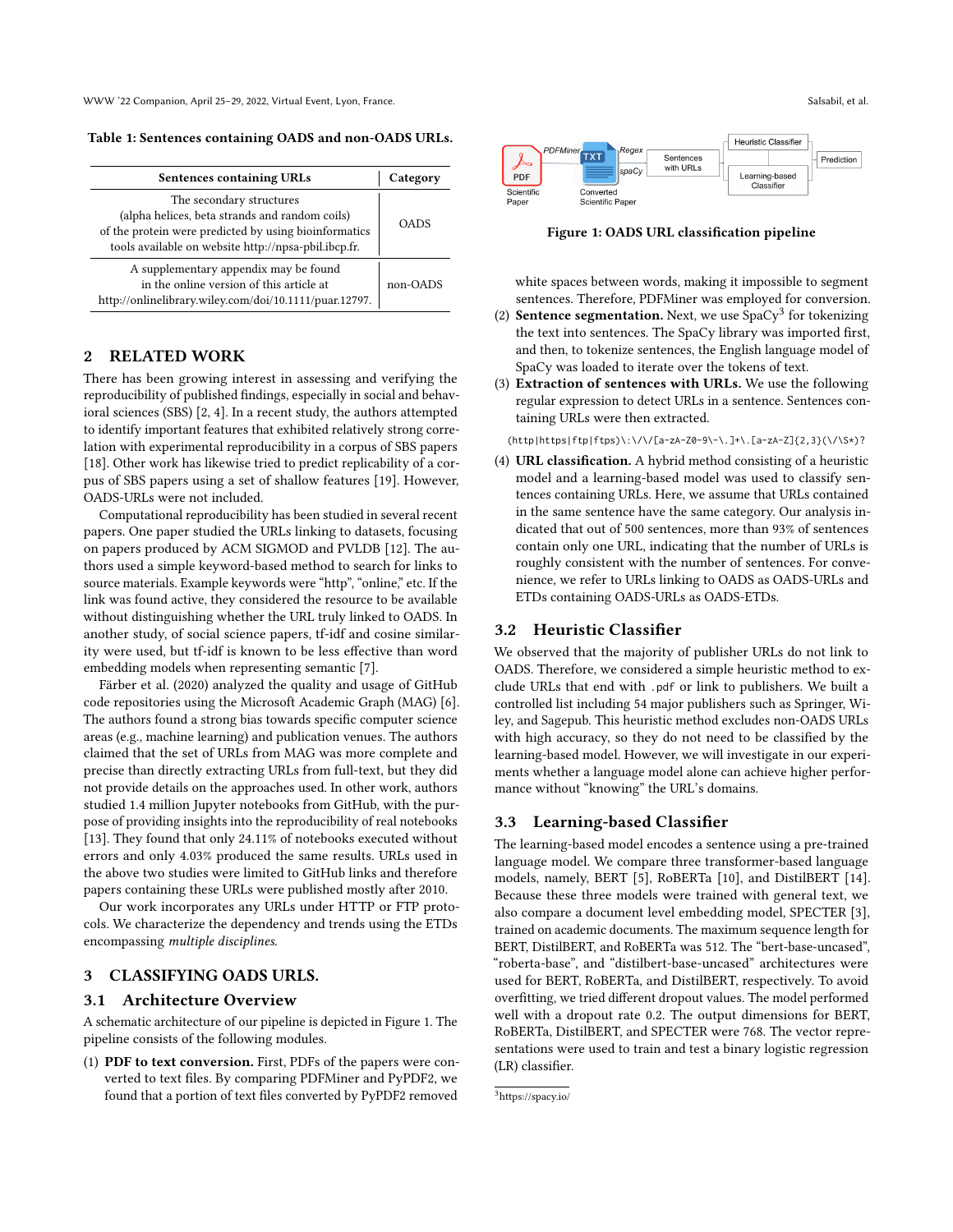## <span id="page-2-1"></span>3.4 Hybrid Models

To effectively use labeled data and maximize the performance, we compared three hybrid models depending on whether the heuristic classifier was used in training and/or testing. The model with the highest F1 was adopted for our analysis.

- (1) No heuristic classifier. In this model, all sentences in the training (testing) corpus were encoded into vectors and used for training (testing) the LR classifier.
- (2) Heuristic classifier for test data only. The same as (1) except that the heuristic classifier was first applied to the testing data. The remaining sentences were classified using the LR classifier.
- (3) Heuristic classifier for training and test data. The same as (1) except that the heuristic classifier was first applied to both training and testing data before using the LR classifier.

We also investigated whether the URLs provide useful information that improves sentence representation. To this end, we prepared two sets of sentences, one with original URLs masked with the word "URL" and the other with original URLs.

## 4 DATA

The ground truth dataset included 500 sentences containing URLs extracted from CORD-19 [\[17\]](#page-4-19) and an in-house SBS paper corpus. The dataset was independently labeled as OADS and non-OADS by two graduate students, with an 83.6% consensus rate. A domain expert helped resolve differences. Several URLs were difficult to label because of the ambiguity of the sentences containing those URLs. For example, in the sentence "For more information, see: http://www.icpsr.umich.edu/icpsrweb/icpsr/studies/4607", there was little information in the context indicating whether the URL linked to OADS. In these cases, we visited the website the URL linked to. When labeling URLs, we focus on determining the nature of the contents. An OADS-URL may not necessarily be alive. The final ground truth contains 248 samples labeled as OADS, and the rest labeled as non-OADS. It was randomly split into 400 training samples and 100 test samples.

We randomly selected 100,000 ETDs from about 450k ETDs [\[16\]](#page-4-6). The entire dataset was collected by crawling 42 university libraries. A fraction of ETD metadata provided by the libraries was incomplete. Certain fields such as years were missing. All ETDs we selected contained values in the "year" and "department" fields.

Using PDFMiner, we converted 96,842 ETDs from PDF to text files. The metadata provided by the libraries contained over 60 departments. Because many departments were closely related, we consolidated departments into 18 disciplines (Figure [2\)](#page-3-0) using the Outline of Academic Disciplines from Wikipedia<sup>[4](#page-2-0)</sup>.

## 5 EXPERIMENTAL RESULTS

#### 5.1 Hybrid Classifier Performance

We first compare the three hybrid models proposed in Section [3.4.](#page-2-1) The performance was evaluated using standard metrics: precision, recall, and F1-score. The results are tabulated in Table [2.](#page-2-2) Due to space constraints, we only show the performance with DistilBERT

<span id="page-2-2"></span>Table 2: Precision  $(P)$ , recall  $(R)$ , and F1-scores for different hybrid models. The bold row has the highest F1.

| <b>Hybrid Model</b>                             | <b>Masking URLs</b> |             |  | <b>Original URLs</b> |                                                                                                  |      |
|-------------------------------------------------|---------------------|-------------|--|----------------------|--------------------------------------------------------------------------------------------------|------|
|                                                 | $\bm{P}$            | $R$   $F1$  |  | $\mathbf{P}$         | R                                                                                                | F1   |
| No heuristic classifier                         | 0.86                | $0.72$ 0.81 |  | 0.86                 | 0.89                                                                                             | 0.89 |
| Heuristic classifier<br>for test data           |                     |             |  |                      | $0.86$   0.90   0.89   0.87   0.95                                                               | 0.91 |
| Heuristic classifier<br>for train and test data |                     |             |  |                      | $0.86 \begin{array}{ c c c c c c } \hline 0.93 & 0.89 & 0.87 & 0.98 & 0.92 \ \hline \end{array}$ |      |

<span id="page-2-4"></span>Table 3: Precision (P), recall (R), and F1-scores of the OAD-SClassifier using different language models.

|                   |      | <b>Masking URLs</b> |                                           | <b>Original URLs</b> |                      |      |
|-------------------|------|---------------------|-------------------------------------------|----------------------|----------------------|------|
| Language Model    | P    | R                   | F1                                        | $\bm{P}$             | R                    | F1   |
| <b>BERT</b>       | 0.80 |                     | $0.90$   $0.85$   $0.86$   $0.90$         |                      |                      | 0.88 |
| <b>DistilBERT</b> | 0.86 |                     | $0.93 \mid 0.89 \mid 0.87 \mid 0.98 \mid$ |                      |                      | 0.92 |
| RoBERTa           | 0.68 | 0.88                |                                           |                      | $0.78$   0.74   0.95 | 0.83 |
| <b>SPECTER</b>    |      | 0.80                | 0.79                                      | 0.78                 | 0.88                 | 0.83 |

as the language model. The results indicated that adding the heuristic classifier for both training and testing data achieved the highest F1=92%. Masking URLs<sup>[5](#page-2-3)</sup> decreases the performance by 3%.

Next, we investigate the effect of language models on the performance. Table [3](#page-2-4) demonstrates that the best F1=0.92 was achieved using DistilBERT, leaving original URLs preserved in sentences. The BERT+LR model achieved the second best result with F1=0.88. Table [3](#page-2-4) also shows that in general the classifier achieves a higher F1 score if URLs are not masked, indicating that URLs contain useful information that aids generating a better sentence representation. We attribute this to the WordPiece tokenizer that was used in BERT and its variants. Although an arbitrary URL is likely to be an outof-vocabulary token, the URL can be further parsed into subword tokens. Certain subword tokens, such as the ones comprising words like "data" and "software", could be features of OADS-URLs.

#### 5.2 Disciplinary Dependency

By applying the OADSClassifier to the ETDs we selected, we identified 51,201 (∼ 14%) sentences containing OADS-URLs out of 369,802 sentences containing URLs. The identified OADS-URLs appear in 15,951 ETDs, i.e., about 16.3% of the ETDs in our corpus.

Next, we study how the inclusion of OADS-URLs changes depending on academic discipline. Figure [2](#page-3-0) shows two fractions:

<span id="page-2-5"></span>
$$
OADS\text{-}ETD\% = \frac{N_{OADS\text{-}ETD}}{N_{ETD}}, \quad OADS\text{-}URL\% = \frac{N_{OADS\text{-}URL}}{N_{URL}}. (1)
$$

For a given discipline,  $N_{\text{OADS–ETD}}$  is the number of ETDs containing OADS-URLs and  $N_{\text{ETD}}$  is the total number of ETDs in that discipline. Similarly,  $N_{\text{OADS–URL}}$  is the number of OADS-URLs and  $N<sub>URL</sub>$  is the total number of URLs in that discipline. Figure [2](#page-3-0) shows several interesting results. (1) Computer Science has the highest

<span id="page-2-0"></span><sup>4</sup>[https://en.wikipedia.org/wiki/Outline\\_of\\_academic\\_disciplines](https://en.wikipedia.org/wiki/Outline_of_academic_disciplines)

<span id="page-2-3"></span><sup>&</sup>lt;sup>5</sup>i.e., replacing a URL https://foo.com/bar with a string "URL".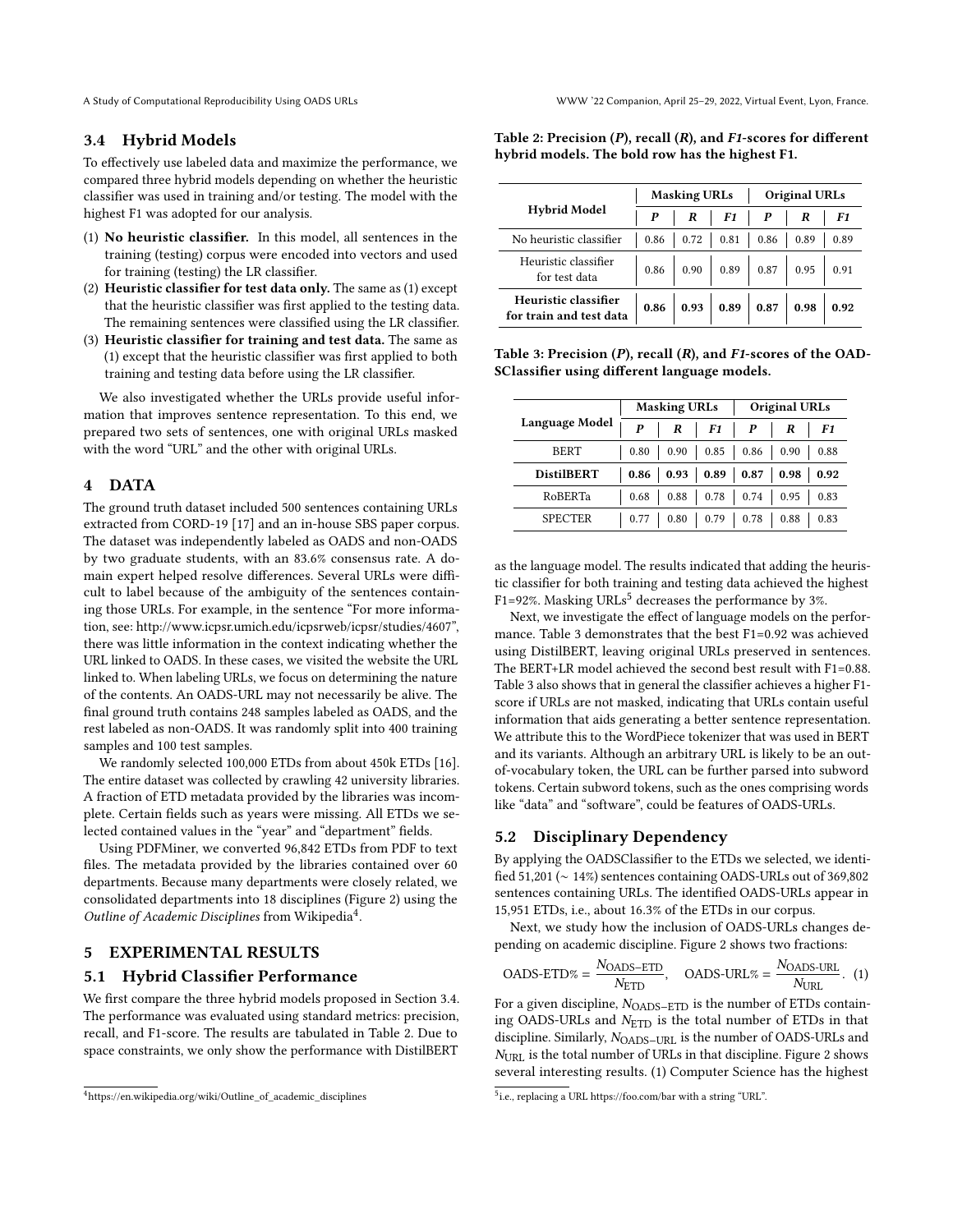WWW '22 Companion, April 25–29, 2022, Virtual Event, Lyon, France. Salsabil, et al. Salsabil, et al. Salsabil, et al.

<span id="page-3-0"></span>

Figure 2: Dependency of the fractions of OADS-URL and OADS-ETD for academic disciplines.

fraction of OADS-ETD% (50.2%), consistent with Figure 7 by Färber et al. [\[6\]](#page-4-13), which indicates most computer science ETDs include OADS-URLs. (2) ETDs in social sciences (e.g., Political science, Sociology, Anthropology, and Education) contain a relatively higher fraction of OADS-ETD% than STEM disciplines (e.g., Engineering, Biology, and Physics). In particular, we did not find any of the 717 Geography ETDs containing OADS-URLs. (3) Certain disciplines have a very small fraction of OADS-ETDs (< 10%), such as Chemistry (9.6%), Business (8.4%), and Geological-Sciences (8.2%), indicating that it is less frequent to find computationally reproducible works in these disciplines. (4) The OADS-URL% exhibits a relatively even distribution. Computer Science has the highest OADS-URLs% (24.3%), followed by Biology (20.9%) and Psychology (20.0%), indicating that most URLs in ETDs in these fields (> 75%) do not link to OADS. This phenomenon is more prominent for disciplines such as Chemistry (10%), Mathematics (5.8%), and Geological-Sciences (6.5%).

#### 5.3 Chronological Trends

In the context of our sample of ETDs, we analyzed the chronological trends of OADS-URLs. We acknowledge that our sample may be biased, since there are more recent ETDs embargoed (so not present in the dataset) than older ETDs, and the fraction embargoed is discipline specific. Further, due to our collection process, the number of ETDs in the period starting 2019 is less than what would be expected if that process were repeated in a few years, and the numbers before 2010 are likewise low; these factors could lead to uncertainties in the analysis. Nevertheless, we hypothesize, for this preliminary analysis, that these issues do not significantly influence our findings.

<span id="page-3-2"></span>

Figure 3: Numbers of OADS-URLs and ETDs containing OADS URLs as a function of publication year in our dataset.

<span id="page-3-1"></span>

Figure 4: Fractions of OADS-URLs (blue) and ETDs containing OADS-URLs (red) as a function of year.

Figure [4](#page-3-1) illustrates the fraction of OADS-URLs and the fraction of OADS-ETDs as a function of year; we use the definitions given in Eq. [\(1\)](#page-2-5). First, the fraction of OADS-ETDs has been gradually increasing from less than 5% in 2000 to more than 25% in 2010 to about 40% in 2020. Second, the fraction of OADS-URLs seemed relatively stable after year 2000. Since 2016, this fraction has gradually decreased from 15% to about 10% in 2019–2020. There are two possible reasons that could contribute to this trend. (a) The growth of non-OADS URLs in ETDs, and (b) the selection bias (as seen in Figure [3\)](#page-3-2) due to a weak correlation between embargoed ETDs and the inclusion of OADS-URLs. Further investigations are needed regarding (a) and (b).

#### 6 CONCLUSIONS AND DISCUSSION

Using OADS-URLs as a proxy, we studied the computational reproducibility of academic documents, focusing on ETDs collected from universities in the USA. One key contribution is a model that automatically identifies sentences containing OADS-URLs from research papers. This model achieved the best F1 of 0.92. Our analysis for URLs in ETDs found that the inclusion of OADS-URLs exhibited a strong dependency on disciplines. The fraction of OADS-ETDs